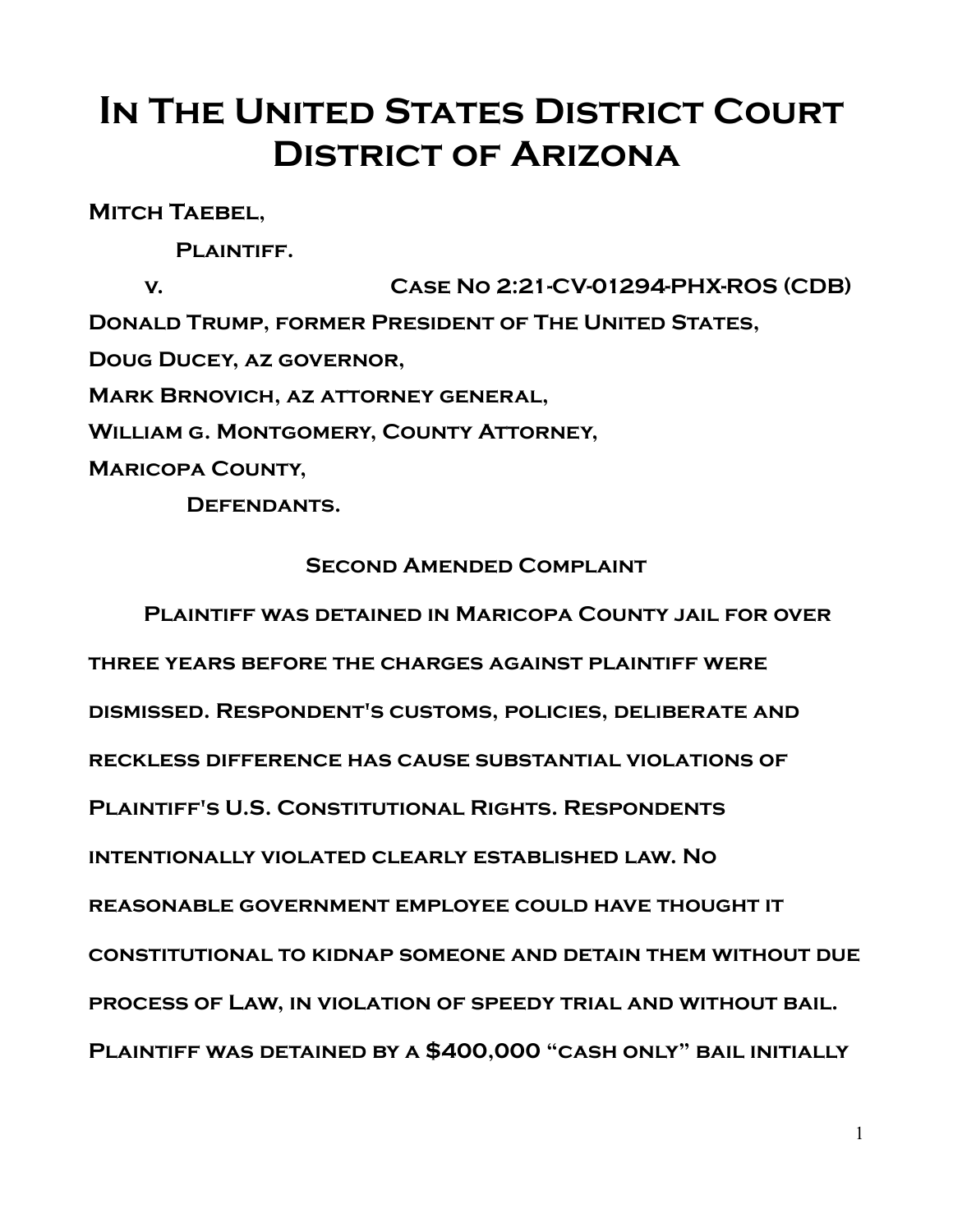**however instead of reducing the excessive bail the court revoked plaintiff's bailable status and unconstitutionally ruled plaintiff unbailable for most of the detainment. The entire Arizona case has been included on a Disc as Exhibit 1. Plaintiff was kidnapped January 24th 2018 in retaliation for filing several lawsuits in Federal Court including one filed the very morning of the kidnapping, See No. 1:18 cv 00192-TWP-MJD. Plaintiff had also filed a Constitutional challenge arguing the U.S. DOJ was unconstitutional and should be shut down because of their failure to enforce the U.S. Civil Rights Act, See 1:18 cv 00025-VJW; See Mississippi Burning (1988). Plaintiff refused to stop for an unlawful traffic stop "Obviously, however, one cannot be punished for failing to obey the command of an officer if that command is itself violative of the constitution.", Wainwright v. City of New Orleans, 392 U.S. 598 (1968)(Douglas); Badelk v. U.S., 177 U.S. 529 (1900); A.R.S. 13-404B(2). Officers used unconstitutional deadly force and committed seven counts of felony assault by use of spike strips on the highway and a PIT before the kidnapping. The Helicopter video shows Plaintiff was driving the speed limit and stopping at red lights before Plaintiff was**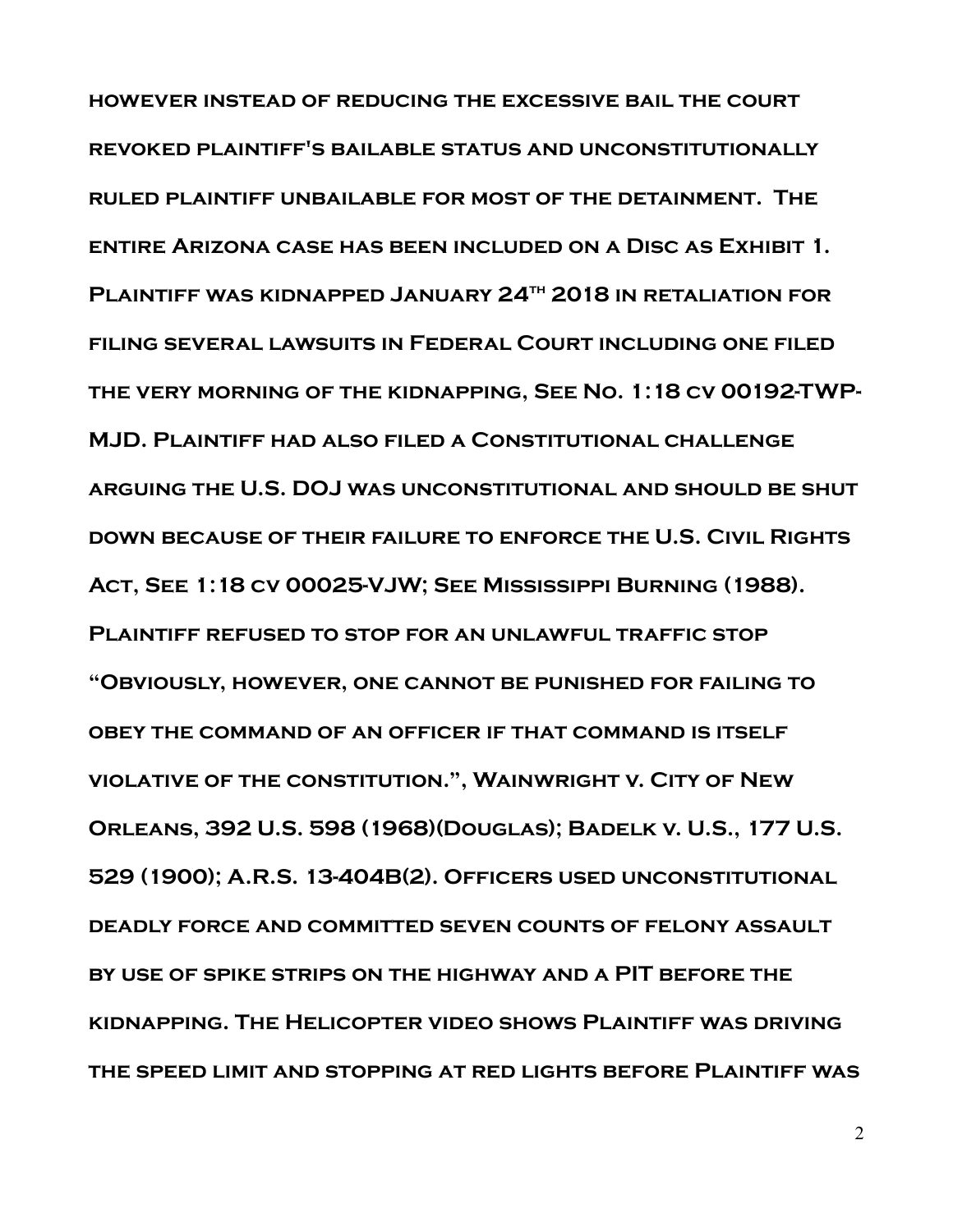**assaulted by officers, See The Sherman-Sorrells Doctrine; U.S. v. Russell, 411 U.S. 423 (1973). The slow-speed pursuit if officers had a lawful reason to make the stop which they did not would have been a class 2 misdemeanor, See A.R.S. 28-622: orn v. City of Tacoma, 949 F.3d 1167 (9th Cir. 2020). Plaintiff made a Press statement almost fifteen minutes long that Aired on CNN, Fox News and local stations around the country. One commentator said "Future Senator standing there" and another said "This man is my Hero. Finally standing up to the... police state we ALL LIVE IN! If we ALL took this kind of stand, WE COULD LIVE WITHOUT OPPRESSION". Law enforcement made fraudulent statements in the police reports attempting to establish probable cause, See police reports on the Disc Attached. Four of the seven charges were dismissed for lack of probable cause by the grand jury. The remaining charges against Plaintiff were dismissed April 9th 2021. Plaintiff was detained without ever having an adversary detention or probable cause hearing and the courts refused to hear exonerating arguments and evidence proving Plaintiff was kidnapped because of intentionally fraudulent competency proceedings were brought against plaintiff in**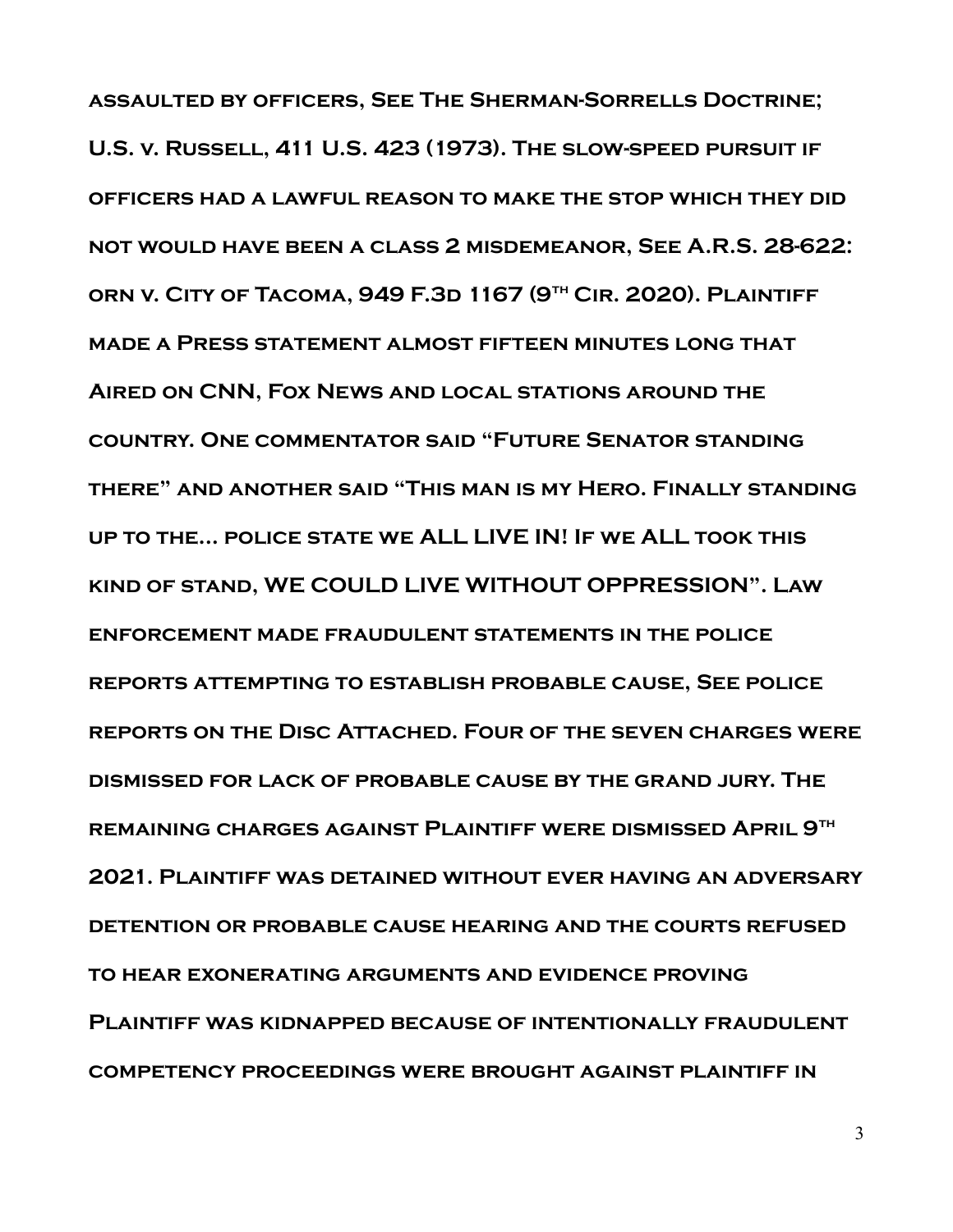**order to bypass Due Process and discredit Plaintiff. There is significant violations of the U.S. Constitution by fraudulent competency proceedings brought by this county as confirmed by the ACLU over the phone the other day. Plaintiff met a lawyer and an accountant with a master's degree who were both in the AZ rule 11 program. Plaintiff was non bailable most of the detainment because of the unjustified restoration to competency program. The state never allowed the defense to make a defense against the unconstitutional arrest. Plaintiff's attorneys appointed by the county acquiesced to the restoration to competency program despite numerous objections by plaintiff. Plaintiff initially paid \$10,000 to a private defense attorney who Plaintiff fired immediately after the attorney filed for rule 11 proceedings, See Az Docket history filing on 2/12/18 Motion to Proceed Pro-Per. Plaintiff then sued the attorney for accessory to kidnapping in this court, See 2:18-cv-02916-JAT—CDB. The county granted a media preclusion order in violation of the constitution and against the objections of plaintiff. The county also force medicated Plaintiff without evidence of dangerousness or grave disability. Plaintiff has recently had a SPECT scan of**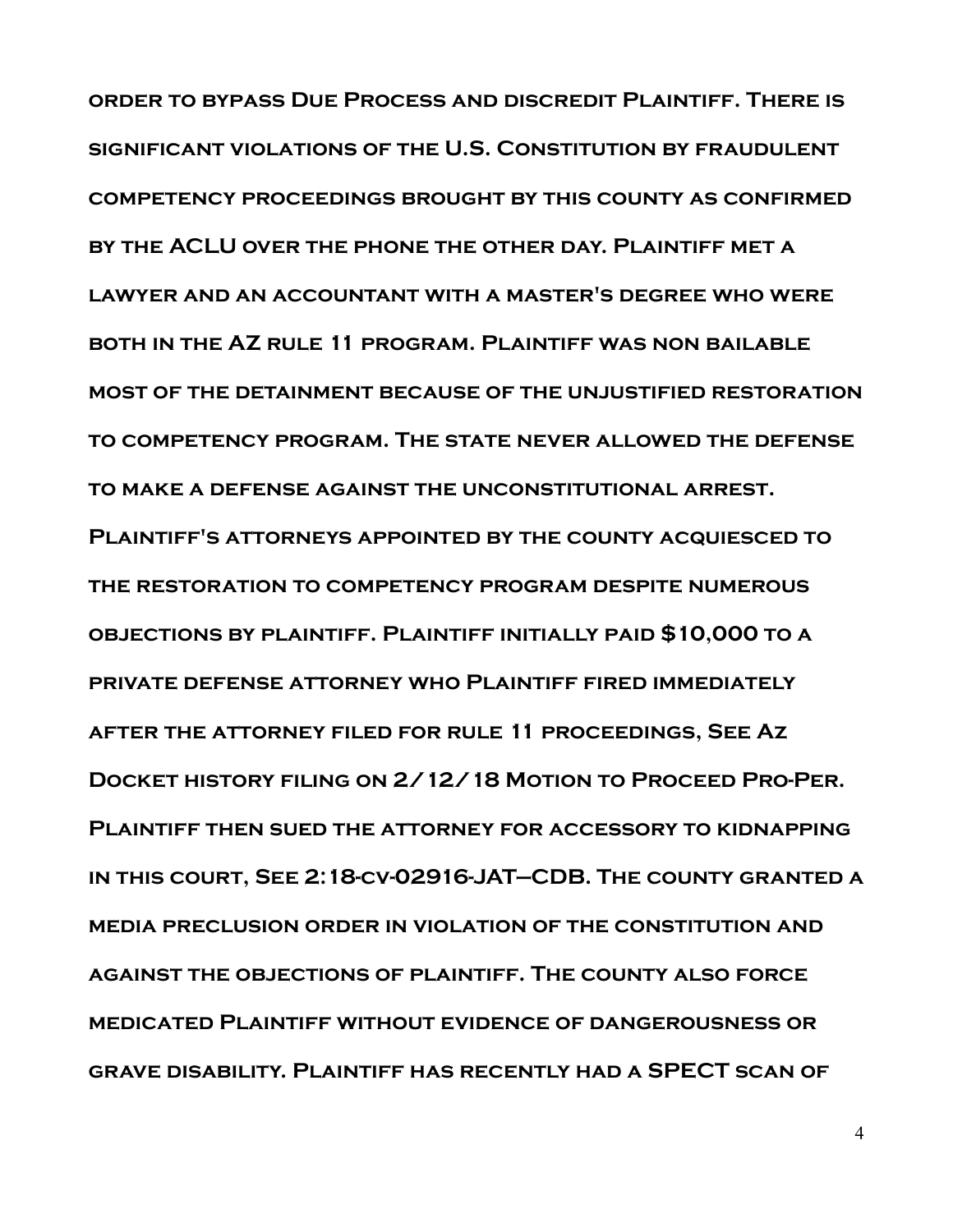**Plaintiffs brain which proves Plaintiff has a very Healthy brain without mental illness. The scans are included on the Disc and can be compared to the "conditions" on the Amen Clinics website. An unknown officer disclosed Plaintiff's fraudulent criminal record on TV. All of this was done intentionally and maliciously. Plaintiff notified the Governor plaintiff was detained unconstitutionally and requested release on reasonable bail in a state Habeas Corpus, See Taebel v. Ducey CV2018-009066. Plaintiff also sent numerous letters to governor ducey reporting the unconstitutional detainment and kidnapping. Respondent was deliberately and recklessly indifferent. The governor's deliberate indifference to significant wide spread violations of the U.S. And AZ Constitutions which lead the employees or maricopa county to believe they could continue to violate the Law without facing disciplinary action or prosecution. Plaintiff is an out of state resident claiming diversity jurisdiction, See 28 U.S.C. § 1332. Plaintiff did spend several years in High School in Arizona and Graduated in 2005. Plaintiff was a two time state Football Champion an Honor Student.**

 **It is clearly established law that a detainee must have**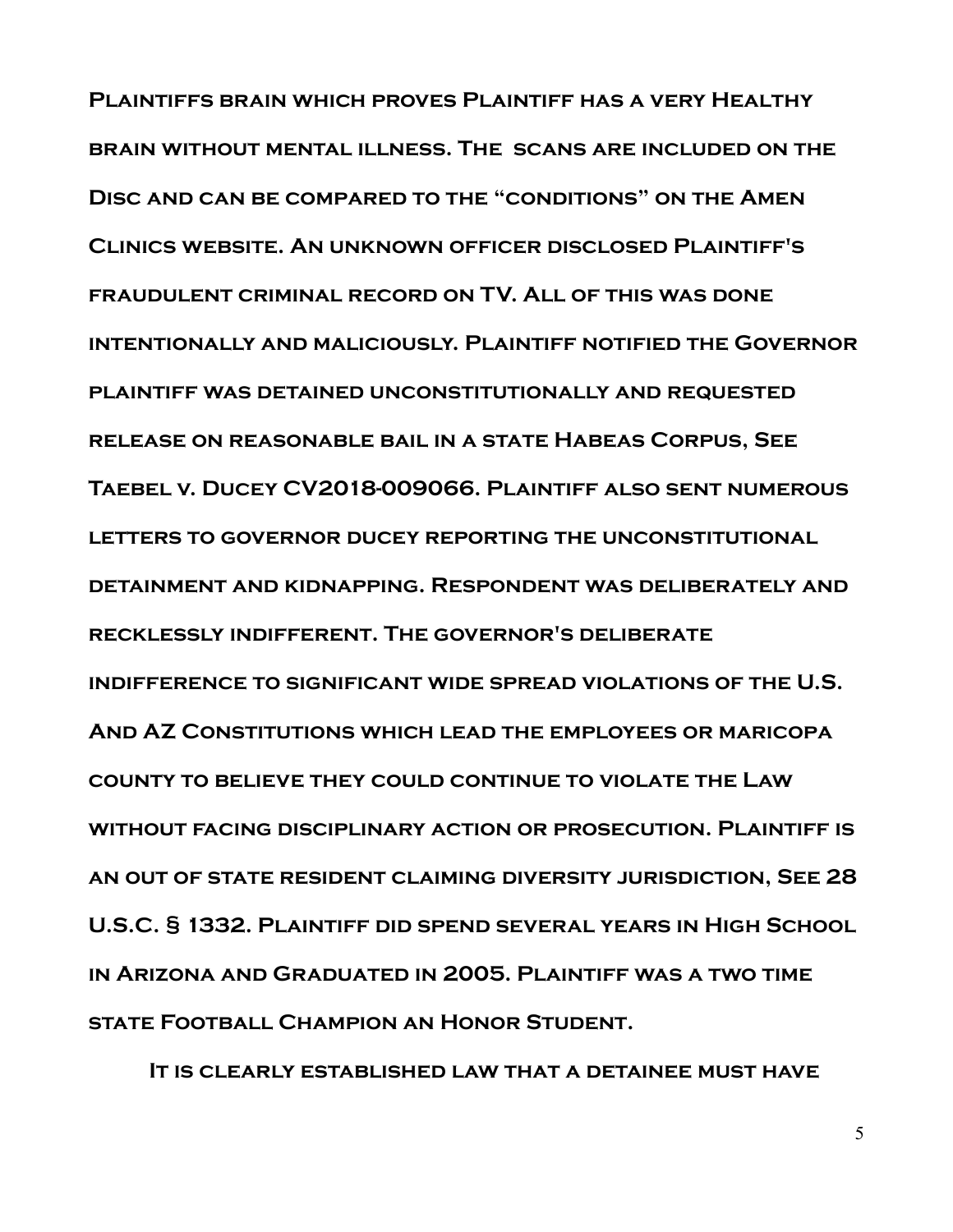**and adversary detention hearing and must not be detained by excessive or prejudicial bail, See U.S. v. Salerno, 481 U.S. 739 (1987); Lopez-Valenzuela v. Arpaio, 770 F.3d 772 (9th Cir. 2014); Melendres v. Arpaio, 784 F.3d 1254 (9th Cir. 2015). It is clearly established law that a person must not be arrested without probable cause, See Malley v. Briggs, 475 U.S. 355 (1986); Johnson v. Barnes & Noble Booksellers Inc.,437 F.3d 1112 (11th Cir. 2006). Plaintiff was kidnapped by law enforcement, See Manning v. Miller, 355 F.3d 1028 (7th Cir. 2004); Limone v. U.S., 579 F.3d 79 (1st Cir. 209)(Jury Awarded \$100 Million for False imprisonment and the victim was probably a career criminal). Of course Plaintiff will sue for more than a career criminal. It is clearly established law that if a state refuses to hear exculpatory evidence the state is liable for the detainment under the Fourth Amendment, Manuel v. City of Joliet, Ill., 580 S. Ct. 911 (2017). It is clearly established law that a state may be held liable for detainment by excessive bail or by fraudulent mental health proceedings, See Wagenmann v. Adams, 829 F.2d 196 (1st Cir. 1987). It is clearly established law that a person must not be detained in excess of speedy trial and shall not be deprived of life, liberty or property without**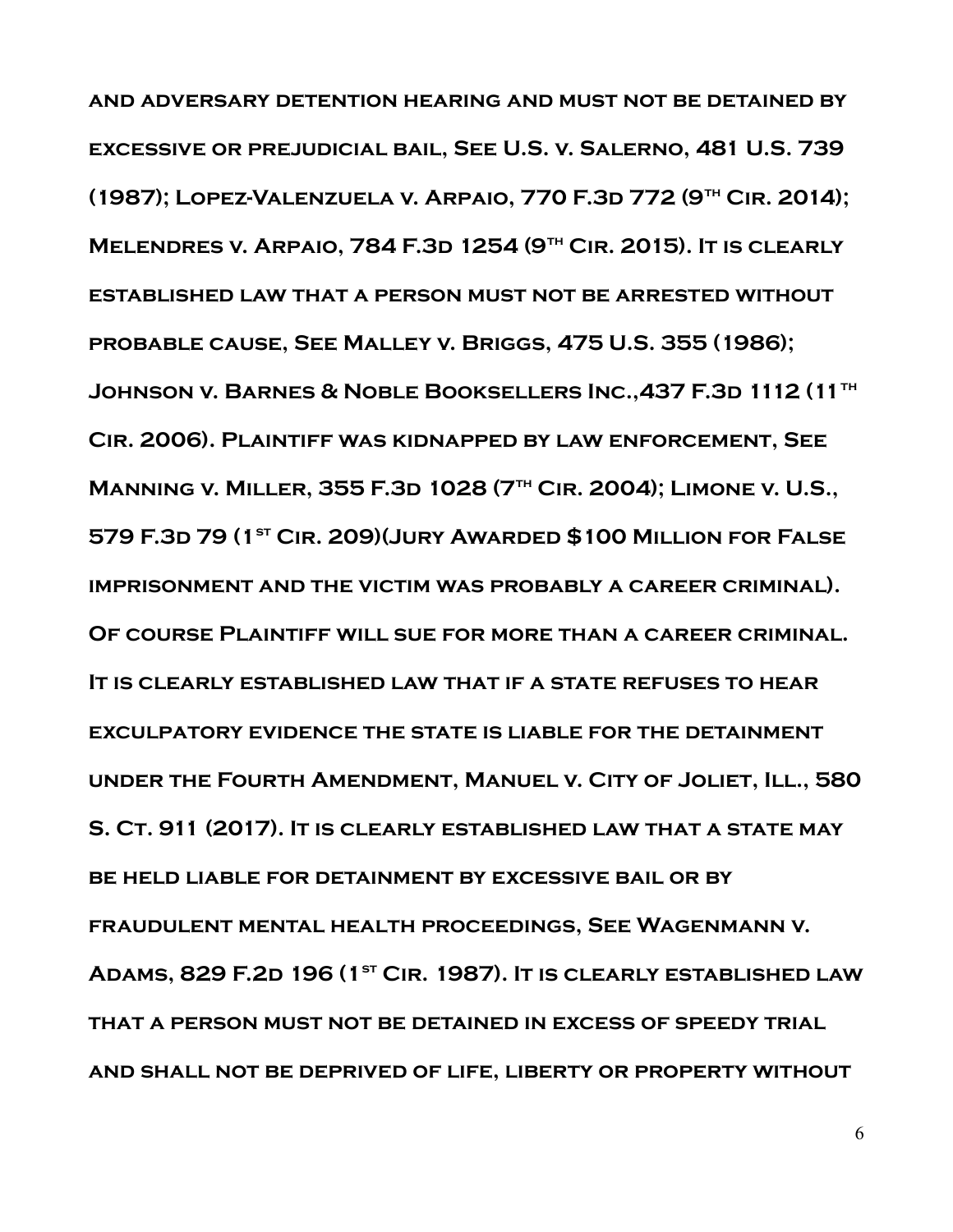**due process of law. The county granted an unconstitutional media preclusion order despite the numerous objections of Plaintiff. The Supreme Court of the United States however ruled that a media preclusion order was unconstitutional even when requested by the defendant, See Nebraska Press Association v. Stuart, 427 US 539 (1976). The attorneys appointed by the county knowingly and intentionally conspired to violate Plaintiff's Constitutional rights to Assistance of counsel, See Tower v. Glover, 467 U.S. 914 (1984). Plaintiff considered being a police officer for a few years when plaintiff was twenty three. When plaintiff saw the Los Angeles Sheriff's department required deputies to work in jail for a year Plaintiff never looked in that direction again. Plaintiff just spent thirty nine months unconstitutionally detained. Plaintiff was force medicated without evidence of dangerousness or grave mental illness in violation of U.S. Supreme Court rulings and gained over 70 lbs, See Sell v U.S., 539 U.S. 166 (2003). Plaintiff has no mental health issues. This was clearly deprivation of liberty without due process of law in violation of the Fourteenth Amendment and cruel and unusual punishment in violation of the eighth**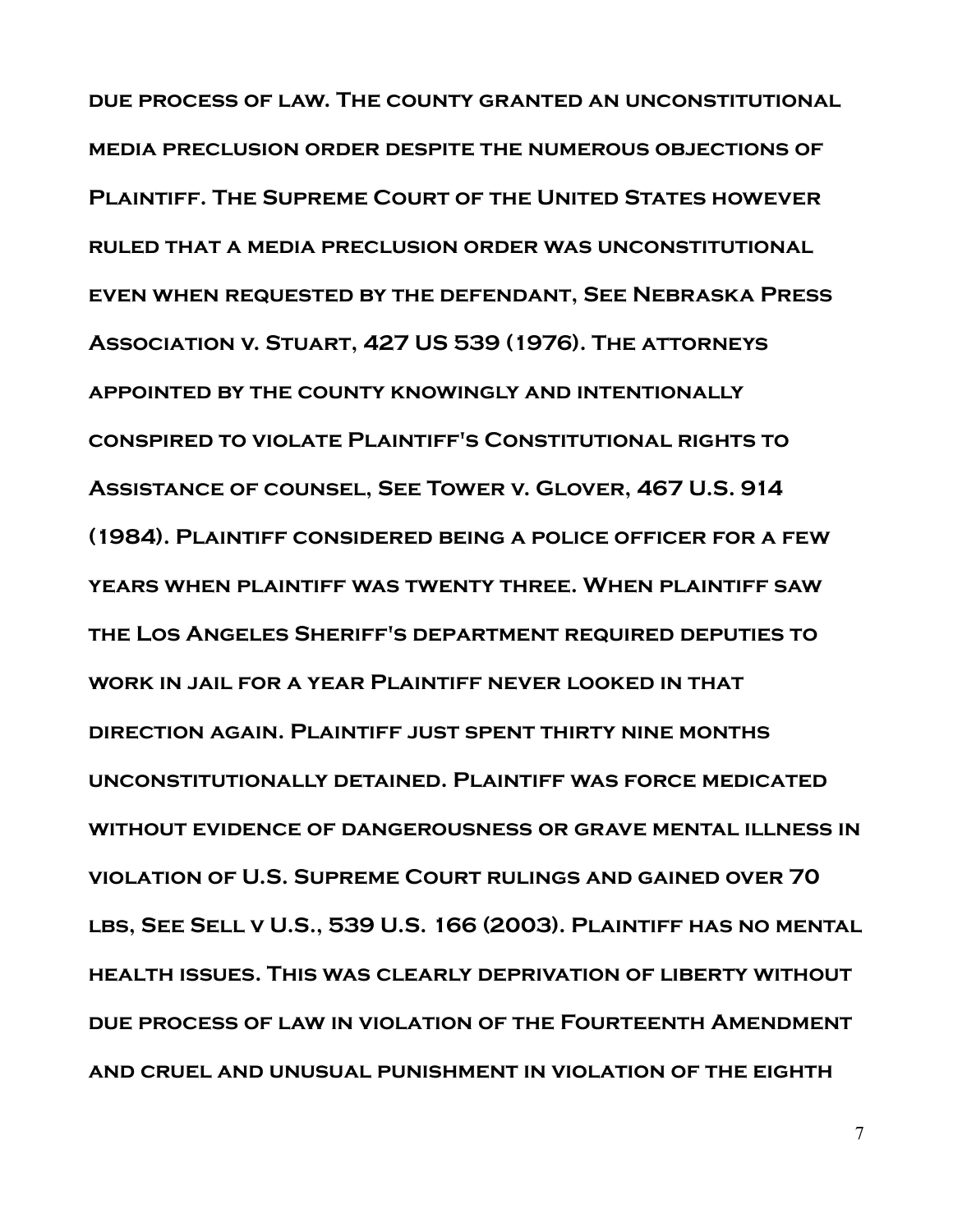**Amendment. The County Obviously never should have used needles to inject plaintiff with drugs that permanently alter a persons brain and they should be criminally prosecuted. This was "torture" in violation of 18 U.S.C. 2340. Plaintiff experiences severe mental pain knowing plaintiffs brain was never going to be the same. Plaintiff had a six pack when Plaintiff was kidnapped because plaintiff takes plaintiffs career in entertainment seriously. Ryan Seacrest makes over \$75 Million per year. Plaintiff studied Public Speaking in College, See Transcripts on Disc. Plaintiff boxed a pro boxer and Won. Pro Boxers now make \$275 miller for a single fight. Plaintiff was deprived of liberty without Due Process of Law in Violation of the Fourteenth Amendment. Disclosing Plaintiffs criminal record on TV could serve no purpose other than to discredit and cause prejudice to Plaintiff. "Lawyers and law enforcement personnel should not volunteer the prior criminal records of an accused except to aid in his apprehension or to warn the public of any dangers he presents. The news media can obtain prior criminal records from the public records of the courts, police agencies and other governmental agencies and from their own files. The**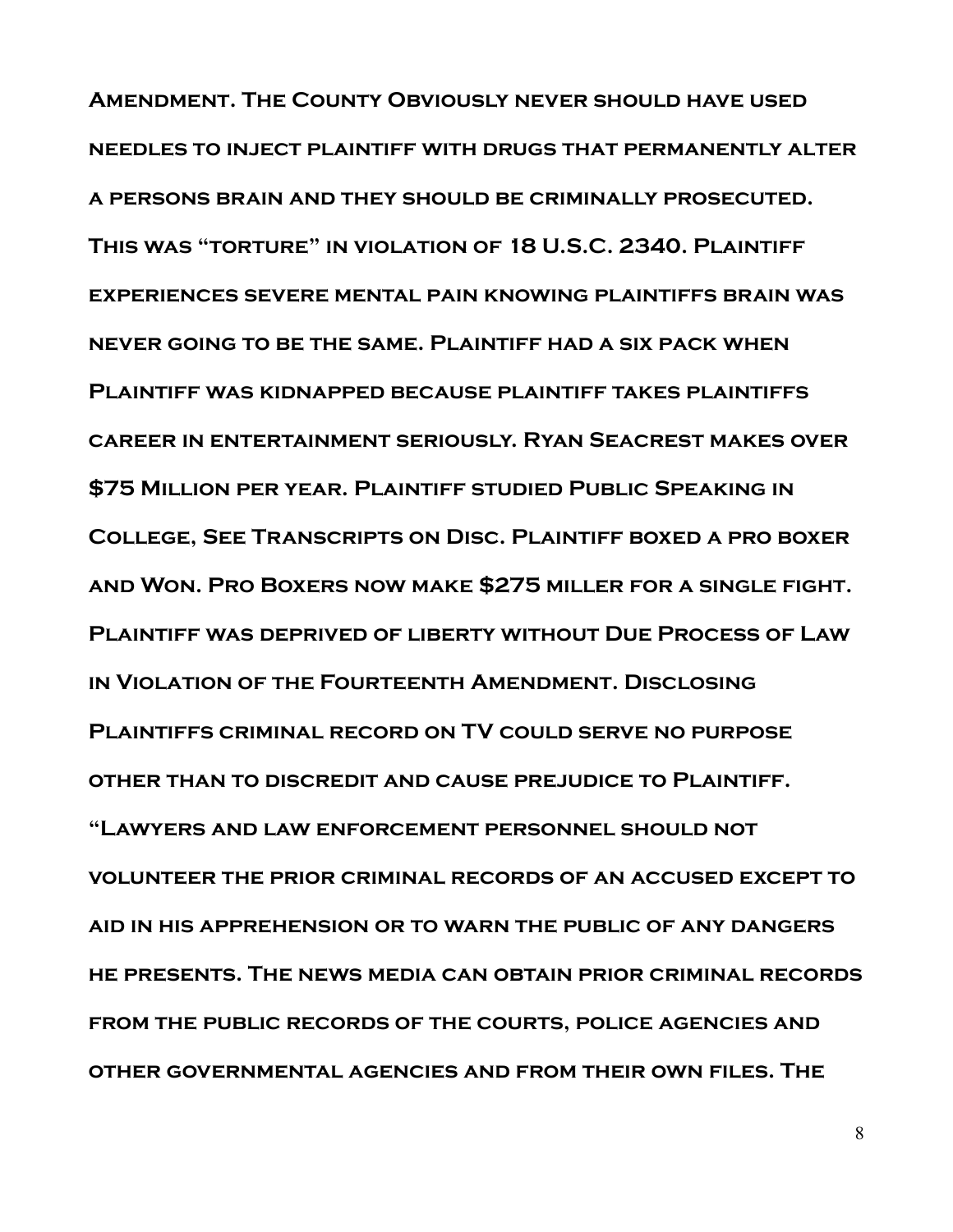**news media acknowledge, however, that publication or broadcast of an individual's criminal record can be prejudicial, and its publication or broadcast should be considered very carefully, particular after the filing of formal charges and as the time of the trial approaches, and such publication or broadcast should generally be avoided because readers, viewers and listeners are potential jurors and an accused is presumed innocent until proven guilty.", See Nebraska Press Association v. Stuart, 427 US 539 (1976) (Brennan, Stewart and Marshall, Concurring). All the states actions were "willful" and "grossly negligent", See Smith v. Wade, 461 U.S. 30 (1983). Officers and county officials acted in a manner that No reasonably competent official could have thought was constitutional, See Malley v. Briggs, 475 U.S. 355 (1986). Plaintiff suffered defamation and injury to reputation and professional image. Plaintiff suffered great humiliation, embarrassment and mental suffering as a result of the state's intentional and reckless unconstitutional conduct, See Bivens v. Six Unknown Named Agents of Federal Bureau of Narcotics, 403 U.S. 388 (1971). Plaintiff suffered severe mental anguish due to the unlawful detainment and**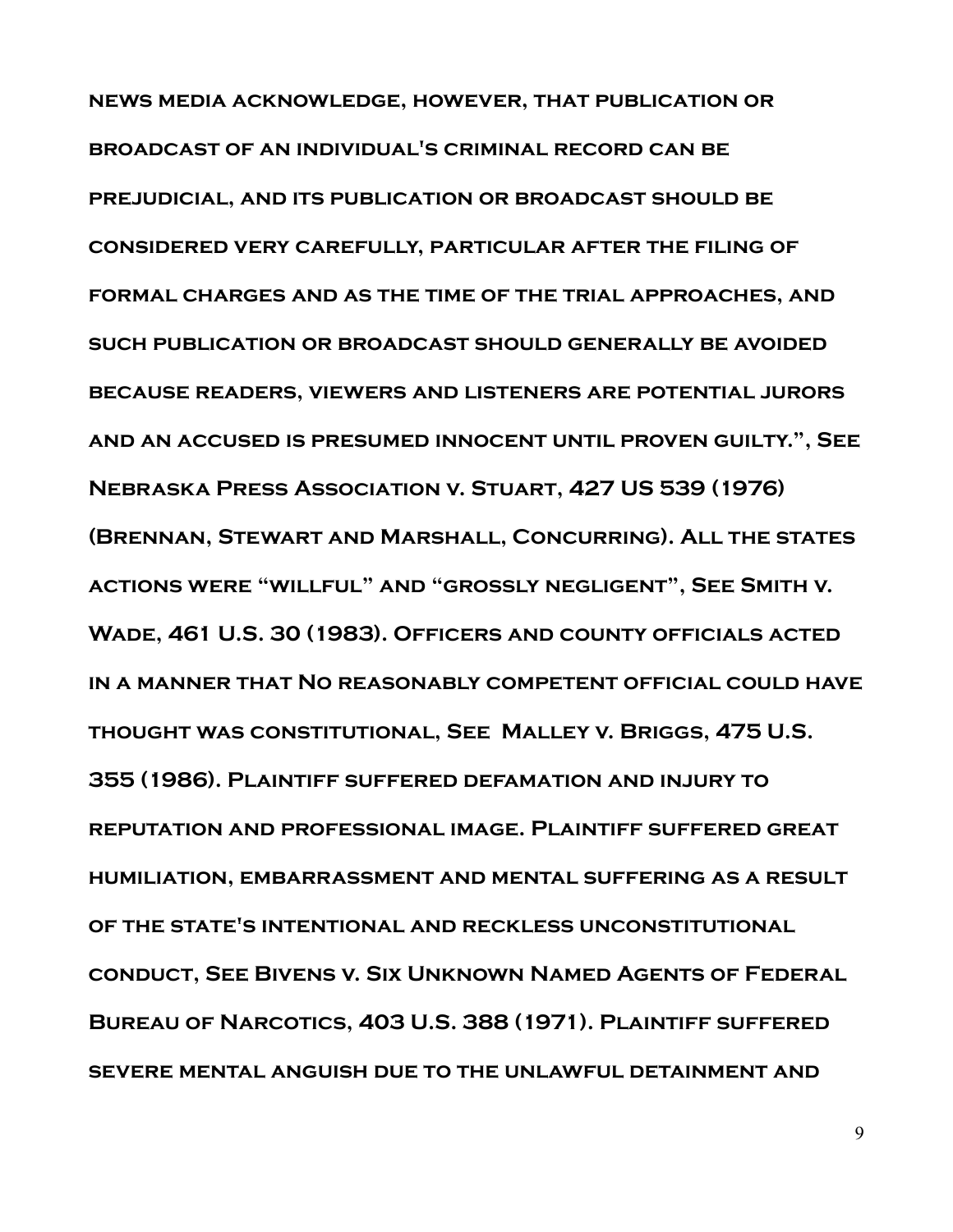**not knowing when Plaintiff would be released. Deprivation of Liberty without Due Process of Law was worse than death every day.**

**Amendment XIV explicitly states "No State shall make or enforce any law which shall abridge the privileges or immunities of citizens of the United States; nor shall any State deprive any person of life, liberty, or property, without due process of law; nor deny to any person within its jurisdiction the equal protection of the laws.". The fourteenth amendment requires that a person who is arrested and deprived of liberty be able to challenge an unconstitutional arrest. The Fourteenth Amendment also requires that bail not be prejudicial. Plaintiff looked at hundreds of bail papers and Plaintiff had clearly the most excessive and prejudicial bail. A \$400,000 "cash only" bail could serve no purpose other than preventing Plaintiff from being released. "The amount of \$50,000 could have no other purpose than to make it impossible for him to give the bail and to detain him in custody, and is unreasonable. The Constitutional right to be admitted to reasonable bail cannot be disregarded. The judge has no more right to disregard and**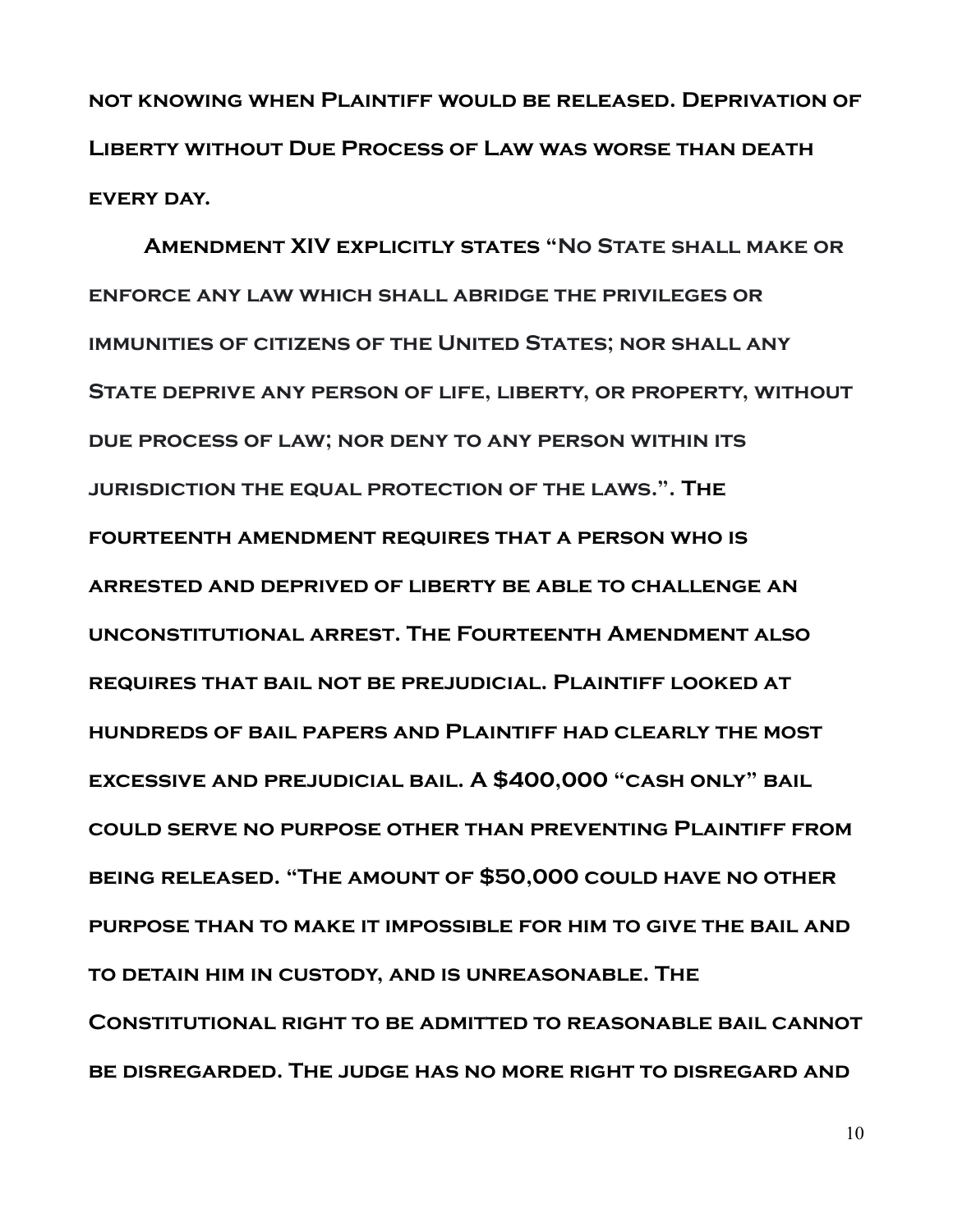**violate the constitution than the criminal has to violate the law.", See People ex rel. Sammons v Snow, 349 Ill. 464 (1930). Bail was clearly excessive if Plaintiff was unable to post bail. The state had no evidence of dangerousness or any reason to believe that plaintiff would not appear in court. Plaintiff has never failed to appear in court. Plaintiff filed Plaintiff's College Degree in court a number of times and requested a bail reduction. Law enforcement officers in Arizona are not required to have a college Degree. The Statistics that show Degree holders are not Dangerous Criminals and should be released on reasonable bail is undeniable. Plaintiff is an Award winning Political Filmmaker and any reasonable judge would have immediately released Plaintiff. Amendment VIII of the U.S. Constitution explicitly states "Excessive bail shall not be required". Out of a hundred randomly selected cases with equivalent charges, Plaintiffs is certain to have by far the most prejudicial and excessive bail. Plaintiff will prove this. The county force medicated Plaintiff for malicious and illegitimate reasons as they have done before, See Frost v. Agnos, 152 F.3d 1124 (9th Cir. 1998). This is all clearly in violation of the U.S. Constitution. The charges were** 

11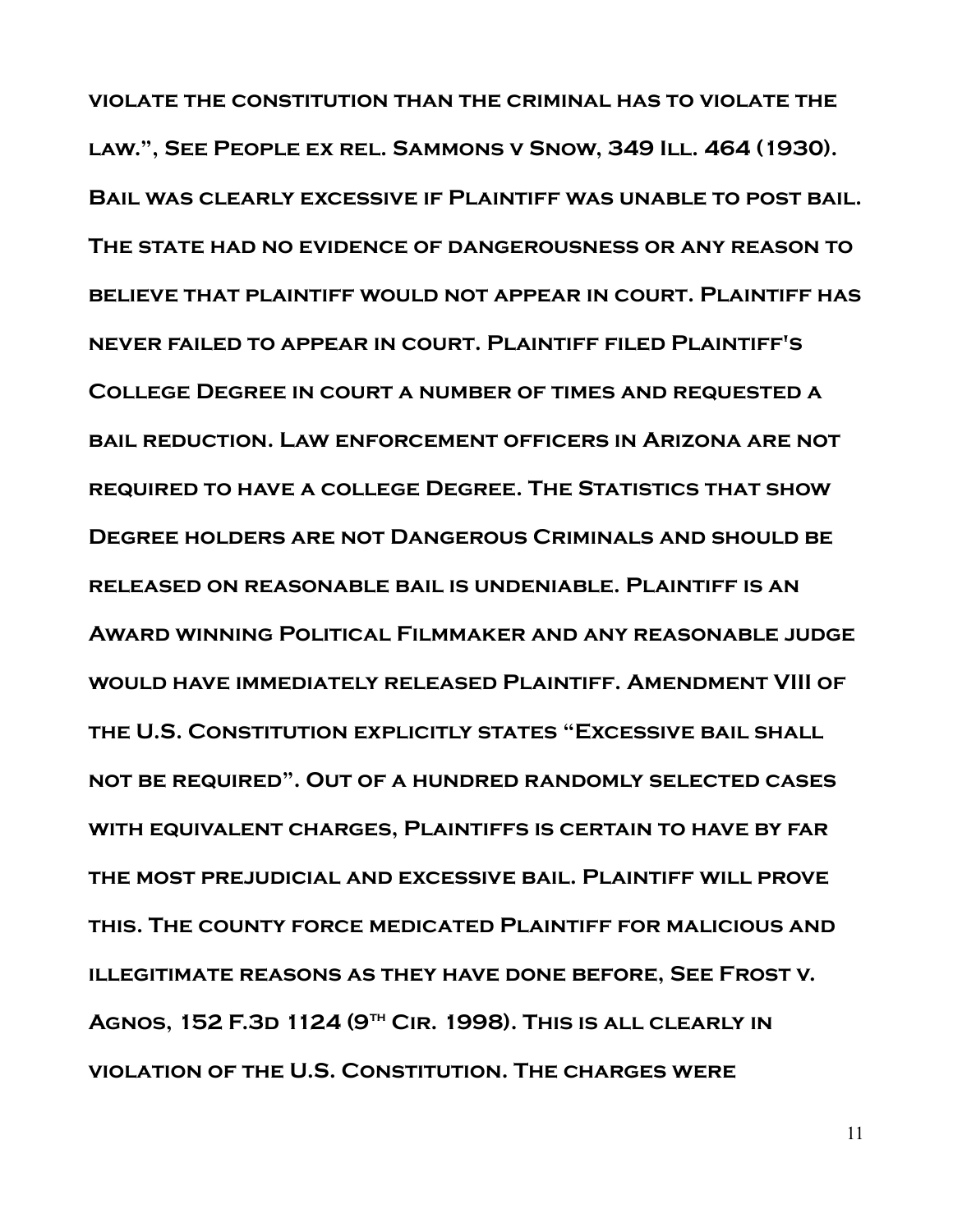**eventually dismissed because Plaintiff was ruled to have been incompetent to stand trial however speedy trial was a contributing factor, "In sum, the body of New York State case law, like the decisions of other states, holds that dismissals for lack of timely prosecution should generally be considered, for purposes of a claim of malicious prosecution, a termination favorable to the accused.", See Murphy v. Lynn, 118 F.3d 938 (2nd Cir. 1997). The Defendants are clearly liable for these pervasive Constitutional violations, Deliberate and Reckless indifference, See Smith v. Wade, 461 U.S. 30 (1983). Respondent Donald Trump's policy and custom and failure to enforce the Civil Rights Act exacerbated the violations of Plaintiff's U.S. Constitutional Rights and was accessory to kidnapping. Plaintiff had friends and family send messages to the President reporting the unlawful detainment. Plaintiff personally sent letters to Donald Trump reporting the kidnapping and unconstitutional detainment. Trump pardoned sheriff Joe Arpaio who was convicted in federal court for illegally detaining people and violating a U.S. Court order less than six months prior to the kidnapping of Plaintiff. This was reckless and only encouraged an already very serious**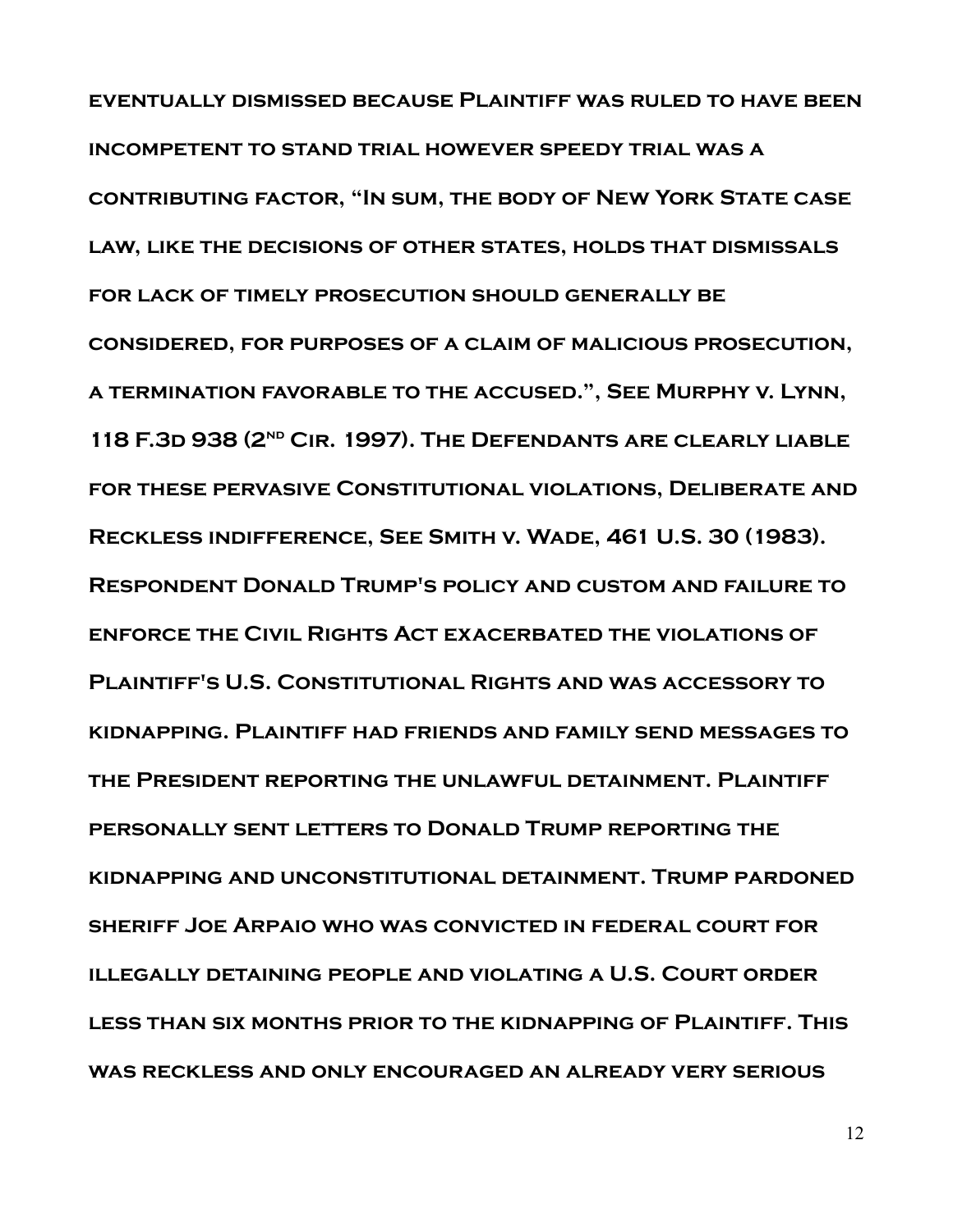**problem with substantial and wide practice of unconstitutional conduct by maricopa County. Respondent william montgomery was the county attorney who's responsibilities were to oversee all legal matters in maricopa county. Plaintiff sued montgomery, See CV2018-009781. That complaint stated the unlawful prosecution was "against 800% of the evidence". Montgomery's reckless indifference has encouraged the mass unconstitutional conduct within the county and as a result Plaintiff was maliciously prosecuted, unconstitutionally detained and Plaintiff's U.S. Constitutional rights were violated. Plaintiff also sued Defendant Brnovich, See CV2018-005993. All had been notified Plaintiff was unconstitutionally detained. Plaintiff wants to give the driver involved in the accident some of the damages.**

**"If the law was clearly established, the immunity defense ordinarily should fail, since a reasonably competent public official should know the law governing his conduct.", See Harlow v. Fitzgerald, 457 U.S. 800 (1982). "the Court of Appeals required that the facts of previous cases be 'materially similar' to Hope's situation. This rigid gloss on the**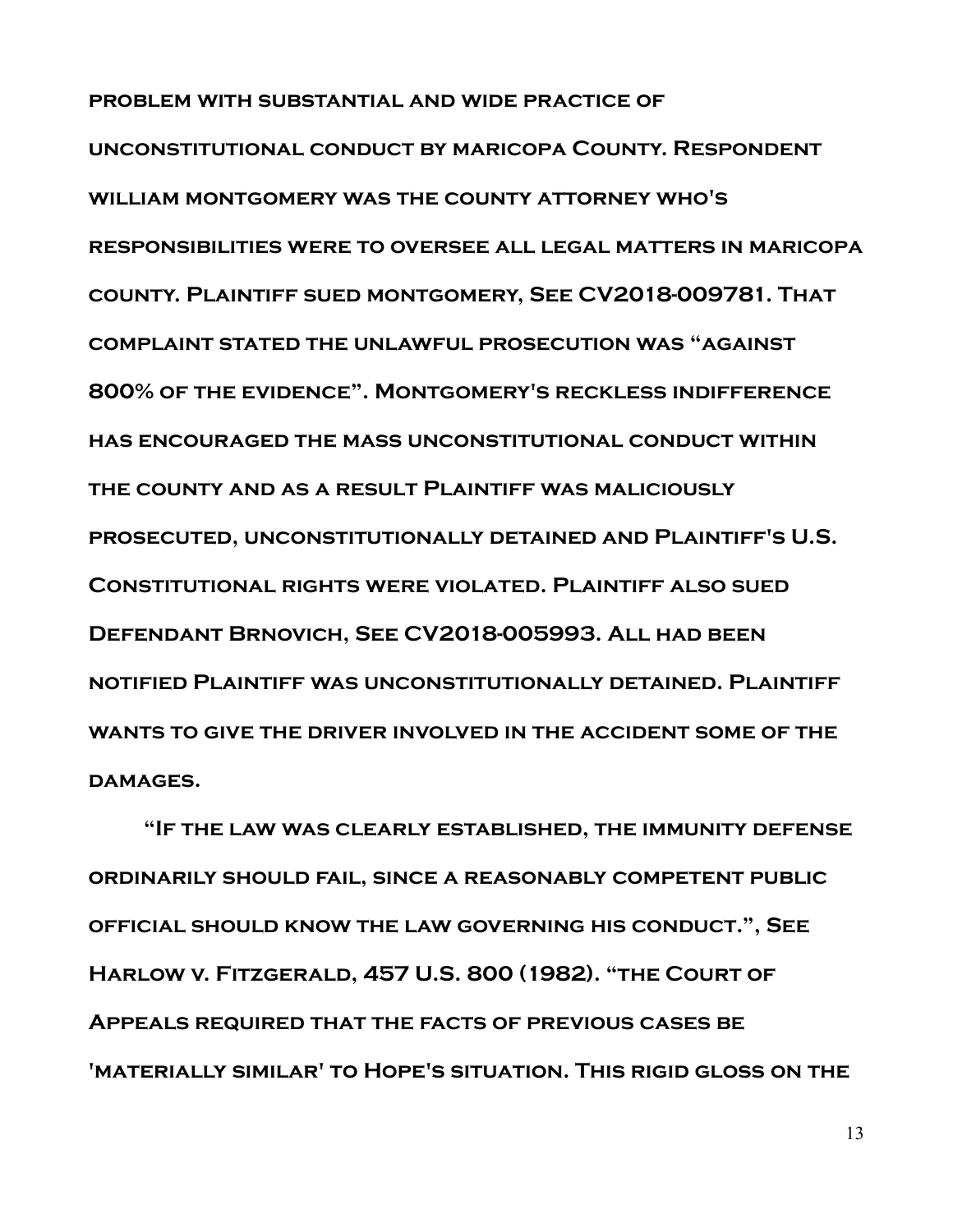**qualified immunity standard, though supported by Circuit precedent, is not consistent with our cases.", See Hope v. Pelzer, 536 U.S. 730 (2002); See also United States v. Lanier, 520 U.S. 259 (1997); Taylor v. Riojas, 592 U.S. \_\_\_ (2020). Plaintiff was detained without justification and the county refused to hear exculpatory evidence or legal arguments therefore plaintiff has an absolute right to damages, See Manuel v. City of Joliet, Ill., 580 S. Ct. 911 (2017). All defendants were aware that Plaintiff was unconstitutionally arrested and detained the kidnapping and press statement were viewed by tens of millions of people.**

**Plaintiff is Running for President of The United States, See WWW.MITCHTAEBEL.COM. The Bible states "One witness is not enough to convict anyone accused of any crime or offense they may have committed. A matter must be established by the testimony of two or three witnesses". The world had better due process of law thousands of years ago. The U.S. Constitution requires at least two. Citizens are being falsely imprisoned all over this country by a single lying witness.**

 **Attached hereto as Exhibit 1 is a Disc that contains a lot**